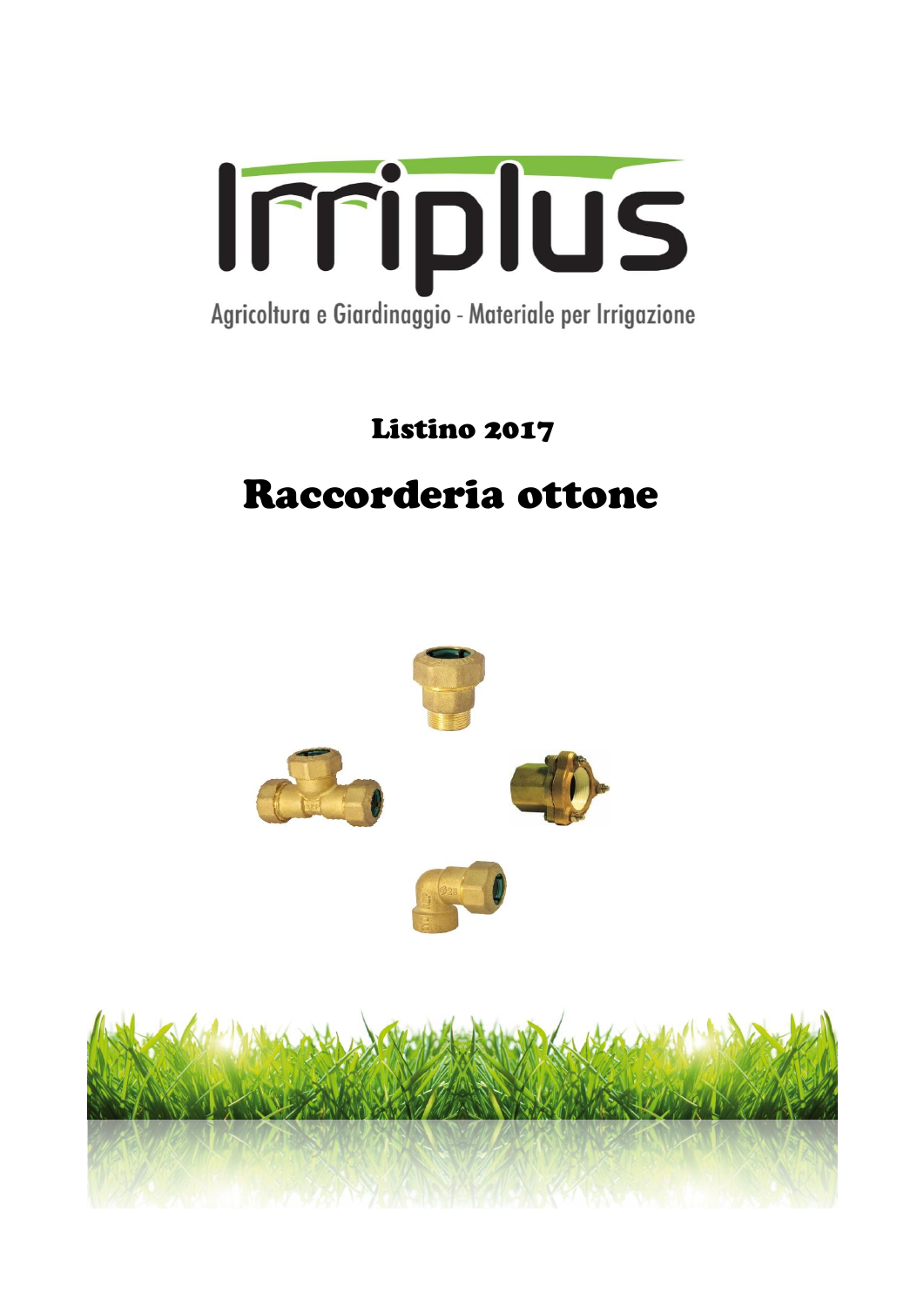

## Raccorderia Ottone

|          | Raccordo monogiunto M. |   |          | Raccordo monogi |  |  |
|----------|------------------------|---|----------|-----------------|--|--|
|          | Cod. RM OT             |   |          | Cod. RF OT      |  |  |
| Cod.4301 | <b>Diametro</b>        | € | Cod.4302 | <b>Diametro</b> |  |  |
|          | D. $20x1/2"$           |   |          | D. $20x1/2$ "   |  |  |
|          | D. 25x3/4"             |   |          | D. 25x3/4"      |  |  |
|          | D. 32x1"               |   |          | D. 32x1"        |  |  |
|          | D. $40x1''1/4$         |   |          | D. $40x1''1/4$  |  |  |
|          | D. $50x1''1/2$         |   |          | D. $50x1''1/2$  |  |  |
|          |                        |   |          |                 |  |  |

D. 63x2"



### Raccordo monogiunto M. Raccordo monogiunto F.  $\text{Cod. RF}\_\text{OT}$

|\_\_\_\_|

| 12 | <b>Diametro</b> | € |
|----|-----------------|---|
|    | D. 20x1/2"      |   |
|    | D. 25x3/4"      |   |
|    | D.32x1"         |   |
|    | D. $40x1"1/4$   |   |
|    | D. $50x1''1/2$  |   |
|    | D.63x2"         |   |



### Raccordo M. con flangia **Raccordo F. Con flangia**

D. 75x2"1/2 D. 75x2"1/2 D. 90x3" D. 90x3" D. 110x4" D. 110x4"

**Cod.4021 Diametro € Cod.4022 Diametro €**



### Raccordo bigiunto **Raccordo a T Cod. M\_\_\_OT** Cod. T\_\_OT **Cod.4305 Diametro € Cod.4307 Diametro €** D. 20 D. 20 D. 25 D. 25 D. 32 D. 32 D. 40 D. 40 D. 50 D. 50



|                 | $\mathbf{C}$    |                 | $\mathbf{u} \cdot \mathbf{v}$ |   |
|-----------------|-----------------|-----------------|-------------------------------|---|
| <b>Cod.4306</b> | <b>Diametro</b> | <b>Cod.4308</b> | <b>Diametro</b>               | € |
|                 | D. $20x1/2"$    |                 | D. 20                         |   |
|                 | D. 25x3/4"      |                 | D. 25                         |   |
|                 | D. 32x1"        |                 | D. 32                         |   |
|                 | D. $40x1''1/4$  |                 | D. 40                         |   |
|                 | D. $50x1''1/2$  |                 | D. 50                         |   |
|                 | D.63x2"         |                 | D.63                          |   |

### Raccordo a T Femmina Gomito a 90°

D. 63 D. 63